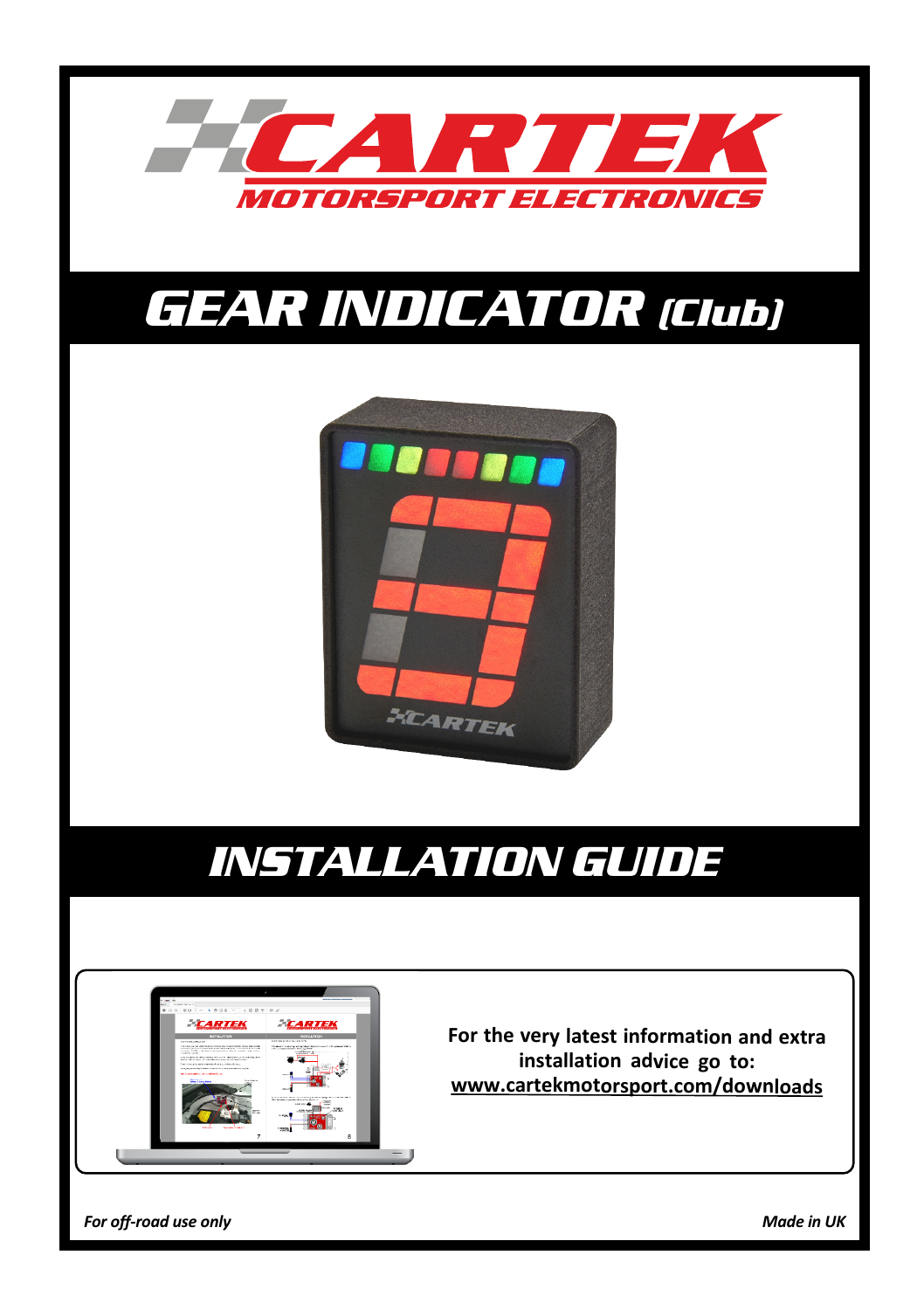

### *GEAR INDICATOR INTRODUCTION (Club)*

The **GEAR INDICATOR** from *CARTEK* is a dashboard mounted device that is designed to indicate to a driver the current selected transmission gear and also incorporates a gear shift-light display which can indicate to a driver the optimum time to shift up a gear. The selected gear is indicated by a large, multi-coloured, 7 segment numerical display while the shift-light function is displayed at the upper part of the unit by 8 multi-coloured LEDs. These 8 LEDs form a display sequence that will commence at an engine speed prior to optimum and complete at precisely the optimum speed thereby giving the driver early indication to shift up before the rev limiter is reached or engine damage occurs.

#### **Gear Indicator (Club)**

The Gear Indicator (Club) can be used on most transmission types including manual 'H' pattern, sequential, DSG and automatic. The Gear Indicator can be connected directly to sequential gearboxes that are equipped with an analogue voltage gear position sensor (Sensor Voltage method) or it can determine the selected gear by calculating the ratio between Engine Speed and Road Speed (Ratiometric method).



**NOTE: If Sensor Power is not required then it must be insulated**

### **MOTORSPORT IS DANGEROUS.**

**THIS PRODUCT IS DESIGNED FOR MOTORSPORT USE ONLY AND SHOULD NOT BE USED ON ROAD/STREET VEHICLES OR ON PUBLIC HIGHWAYS. NO WARRANTY IS MADE OR IMPLIED REGARDING ANY CARTEK PRODUCTS TO PROTECT USERS FROM INJURY OR DEATH. USER ASSUMES ALL RISKS.**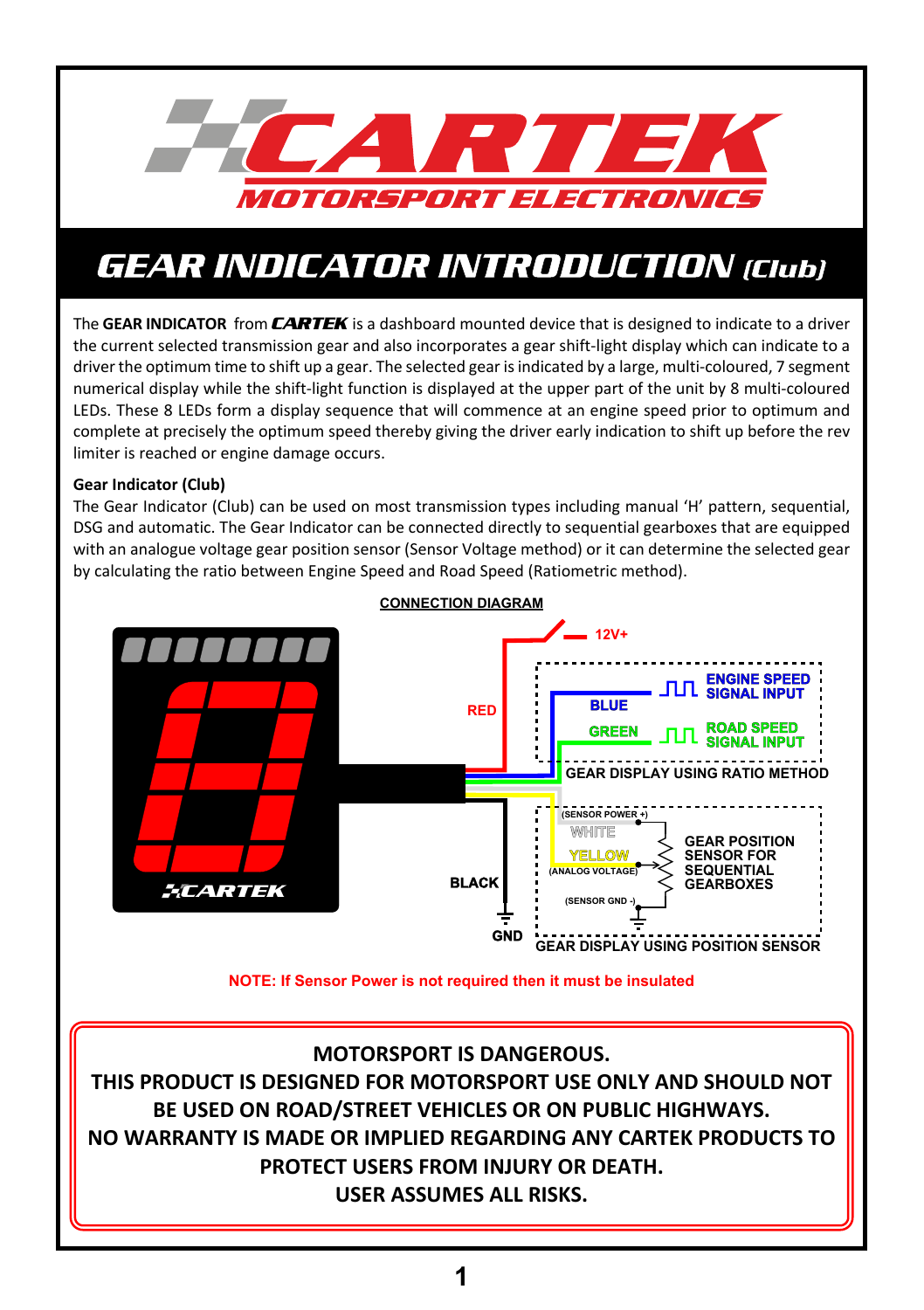

After installing the Gear Indicator, and with the ignition switched ON, Configuration Mode can then be entered where various settings can be checked or adjusted.

**Configuration Mode** is entered by pressing and holding the pushbutton on the rear of the unit. After 2 seconds the gear display will begin flashing 'G'. Releasing the pushbutton at this point will select the **Gear-Indicator** configuration menus. However, if you wish to enter the **Shift-Light** configuration menus then continue to hold the pushbutton until the upper Shift-Light LEDs begin to flash and then release it.

### **GEAR-INDICATOR CONFIGURATION MENUS**

The Gear-Indicator Configuration Menus are entered when the pushbutton is released while 'G' is flashing on the gear display. There are **5** Gear-Indicator settings that can be adjusted. To select the required Gear-Indicator Configuration Menu press and hold the pushbutton again. The display will now cycle through the digits 1-5 indicating menus 1-5. When the required menu is displayed then release the pushbutton.

| <b>Configuration Menu</b> | <b>Digit Displayed</b> | <b>Description</b>                     |
|---------------------------|------------------------|----------------------------------------|
|                           |                        | <b>Gear Indicator Brightness Level</b> |
|                           |                        | <b>Gear Indicator Display Colour</b>   |
|                           |                        | <b>Number of Forward Gears</b>         |
| 4                         |                        | <b>Gear Ratio Learning mode</b>        |
|                           |                        | <b>Gear Calculation method</b>         |

Here are the 5 Gear-Indicator configurations that can be adjusted:

Each Configuration is described in more detail later. Any changes to a configuration are saved immediately.

#### **Configuration Menu Exit:**

There are 3 ways to exit any Configuration Menu:

**1.** Remove power from the Gear-Indicator (switch the ignition OFF). Any adjustments made will be saved for use next time it is powered up.

**2.** Whilst in a configuration menu, press and hold the pushbutton for **2** seconds. Doing this will result in any new setting being saved and the Gear Indicator exiting Configuration Mode and ready for normal use.

**3.** Whilst in a configuration menu, press and hold the pushbutton for **4** seconds. Doing this will result in any new setting being saved and Configuration Mode moving onto the next available Configuration Menu.

### **Factory Reset**

If you wish to return to the factory/default settings then a 'Factory Reset' can to be performed. To do this, switch the ignition OFF then, while pressing and holding the pushbutton, switch the ignition back ON. The outer LEDs will display Blue. Continue to hold the pushbutton until the outer LEDs begin flashing, which will indicate that the default settings have been restored. The pushbutton can now be released.

| LED Brightness Levels:           | Day Brightness = Maximum, Night Brightness = Minimum |
|----------------------------------|------------------------------------------------------|
| Gear Display Colour:             | Red                                                  |
| Number of Forward Gears:         | 6                                                    |
| LED Shift Light Pattern:         | <b>Blue / Red Linear display (Pattern 1)</b>         |
| Shift Light engine speed:        | 2,200 RPM - 8,200 RPM                                |
| Default gear Calculation method: | <b>Ratiometric</b>                                   |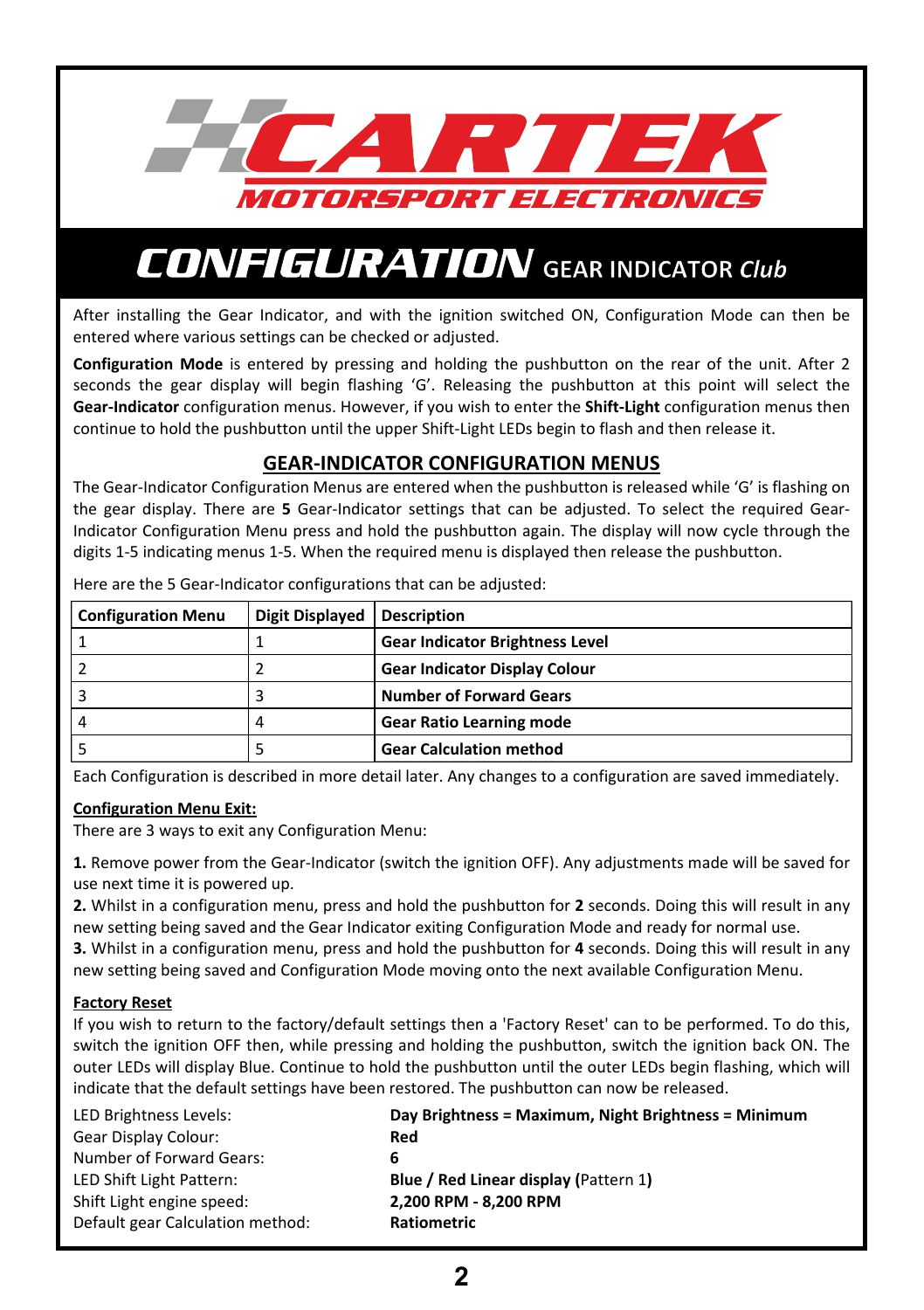

#### **Configuration Menu 1 - Gear-Indicator Digit Brightness:**

Note: This configuration is for the Gear-Indicator digit only. Shift-Light display brightness is separate and described later.

There are two adjustable brightness levels, **Day** brightness level or **Night** brightness level. During normal operation (not in configuration mode) a simple press of the rear button will switch between the two brightness levels. To adjust the Gear-Indicator Day or Night brightness levels, select Gear-Indicator Configuration menu 1, as described previously.

On selecting Configuration Menu 1 the left column of LEDs will illuminate at the current brightness for **Day** use. Quick presses of the pushbutton will then display each of the 10 brightness levels available. When the preferred brightness level is displayed then press and hold the pushbutton for 2 seconds to save the setting and exit Configuration Mode. Or, press and hold the pushbutton for 4 seconds to save the setting and move on to adjusting **Night** brightness. Night brightness level will be indicated by the right column of LEDs and is adjusted in the same way as Day brightness level. When the preferred brightness level is displayed then press and hold the pushbutton for 2 seconds to save the setting and exit Configuration Mode. Or, press and hold the pushbutton for 4 seconds to save the setting and move on to the next menu.





**Day brightness** Night brightness

### **Configuration Menu 2 - Gear-Indicator Digit Colour:**

To adjust the colour of the Gear-Indicator Digit, select Configuration Menu 2 as described previously.

On selecting Menu 2 the digit '8' will be displayed in the current selected colour. Quick presses of the pushbutton will then display each of the 7 colours available. When the preferred colour is displayed then press and hold the pushbutton for 2 seconds to save the setting and exit Configuration Mode. Or, press and hold the pushbutton for 4 seconds to save the setting and move on to the next menu.

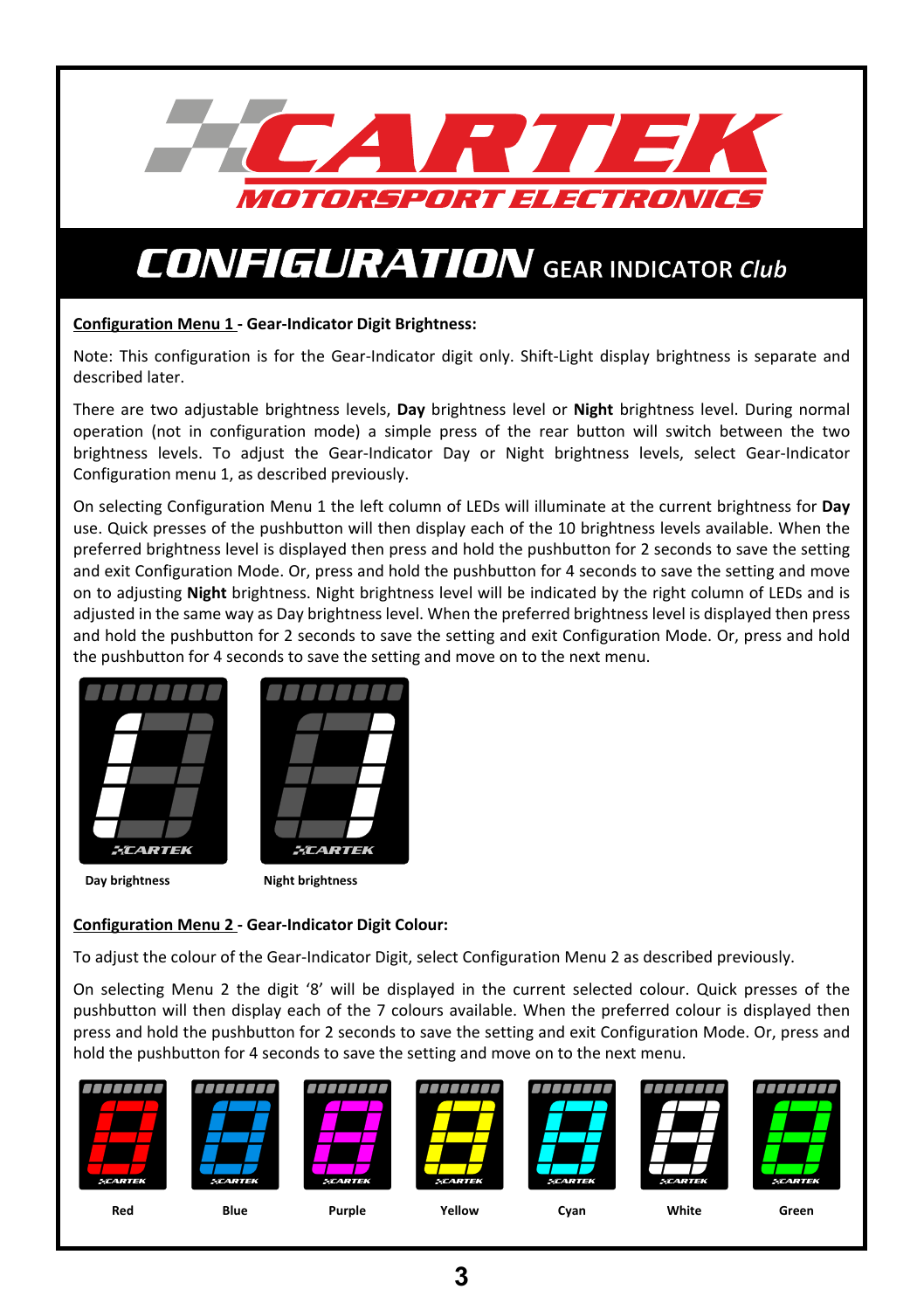

#### **Configuration Menu 3 - Gear-Indicator Number of Forward Gears:**

Before the Gear Indicator can learn the gear ratios from the car's transmission, or voltage values from a sequential gearbox gear position sensor, it needs to know how many forward gears the transmission has. To adjust the Number of Forward Gears, select Configuration Menu 3 as described previously.

On selecting Configuration Menu 3 the current Number of Forward Gears will be displayed. Quick presses of the pushbutton will then increment the Number of Forward Gears between 2-8. When the correct Number of Forward Gears is displayed then press and hold the pushbutton for 2 seconds to save the setting and exit Configuration Mode. Or, press and hold the pushbutton for 4 seconds to save the setting and move on to the next menu.

#### **Configuration Menu 4 - Gear-Indicator Learning Mode:**

There are two methods for learning gears, Ratiometric or Sensor Voltage (See Configuration 5).

#### **4.1) Gear-Indicator Learning Mode (Ratiometric method):**

When using the Ratiometric method, the Gear-Indicator needs to learn the ratio between engine speed and road speed for each of the transmission's gear ratios. Therefore, the Engine Speed and Road Speed signal wires must both be connected and receiving compatible speed signals and Ratiometric method must be selected in Configuration Menu 5.

For the Gear-Indicator to learn these ratios it is necessary to drive the car steadily in each gear therefore consideration should be given to where the car can be driven safely in all gears.

On selecting Configuration Menu 4 '**L**' will be displayed to indicate that you are about to enter Learning Mode. If you do not wish to perform the Learning Mode then press and hold the pushbutton for 2 seconds to exit. When you are ready to begin driving, press the pushbutton again whereupon '**0**' will begin flashing to indicate it is waiting for the car to begin moving. Note: If '0' does not appear then this indicates the engine is not running or engine RPM signal is not connected to the Blue wire.

Once the Gear-Indicator detects the car is moving then the display will begin flashing '1' in red. At this point the driver should drive at a steady speed in Gear 1 until the '1' goes green. After briefly displaying green the Gear Indicator will save the gear ratio before then incrementing to the next gear, Gear 2. At this point the driver should shift up to the next gear and again drive at a steady speed until the digit turns green again. When the final gear ratio is learnt then the Gear-Indicator will automatically exit Configuration Mode and will now display each gear every time a gear shift occurs. Note: If the display shows only '0' when the car is moving then this indicates that the Road Speed is not connected to the Green wire.

#### **Note:**

When in Learning Mode and driving the car in each requested gear, it does not matter if you need to shift back down a gear, or even stop. Learning Mode will continue to wait for the next higher gear and will not over-write lower gears once they have been learnt and saved.

If installed on a car with automatic transmission then set the the transmission to manual mode so that you have full control over the gear selection and only shift up when the Gear Indicator requests it.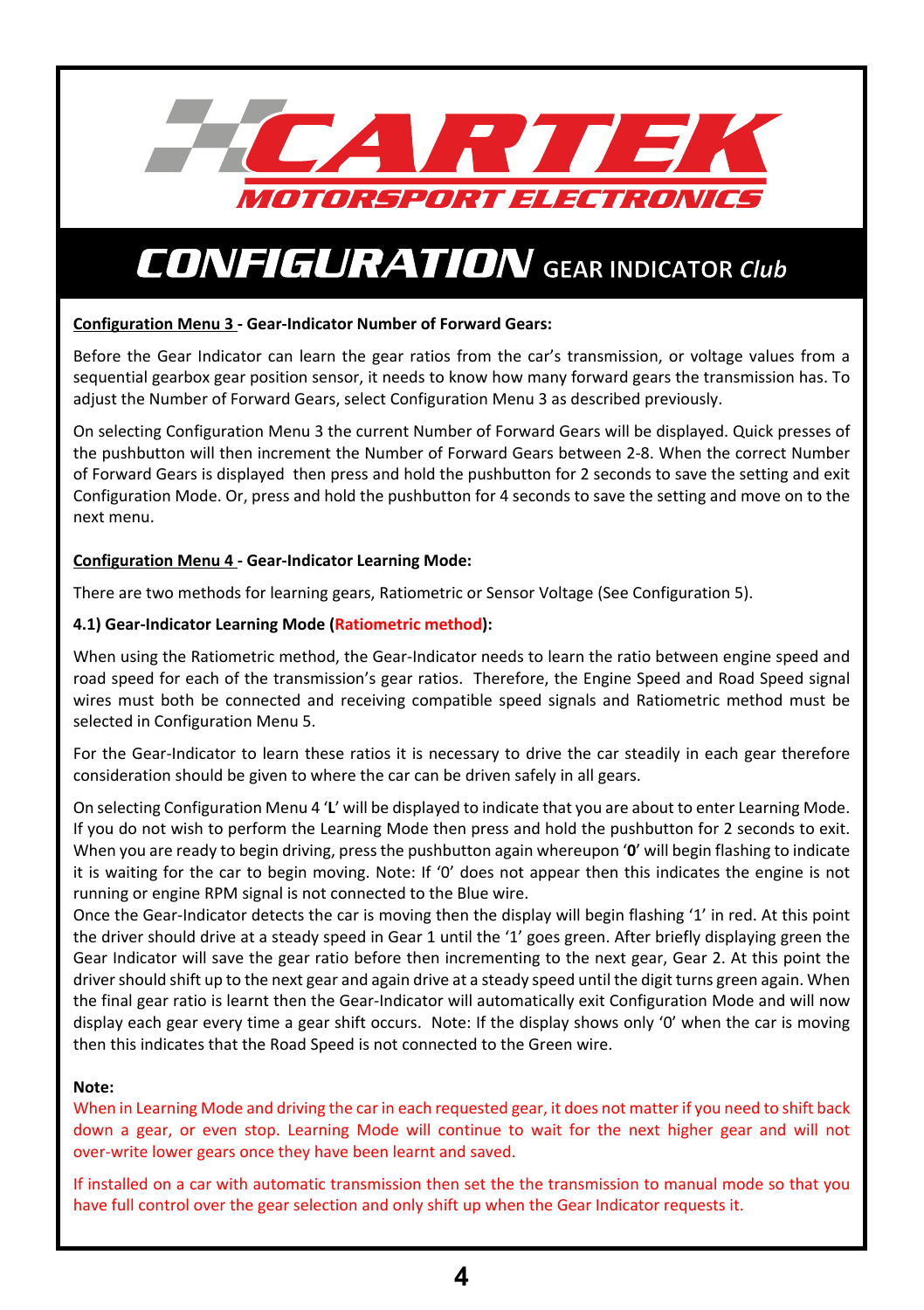

### **4.2) Gear-Indicator Learning Mode (Sensor Voltage Method):**

When using the Sensor Voltage method, the Gear-Indicator needs to measure and learn the gear position sensor output voltage for each gear including Neutral and Reverse if available. Therefore, the Gear-Indicator must be connected to a suitable gear position sensor, as shown in the Connection Diagram on page 1. Also, the **Number of Forward Gears** should be set using **Configuration Menu 3**, described earlier, and **Sensor Voltage method** must be selected in **Configuration Menu 5**, described later.

On selecting Configuration Menu 4 '**L**' will be displayed to indicate that you are about to enter Learning Mode. If you do not wish to perform the Learning Mode then press and hold the pushbutton for 2 seconds to exit. Entry into Learning Mode is confirmed with another quick press of the pushbutton whereupon the display will begin flashing '**n**' in red. At this point the driver should put the transmission into Neutral. Once in Neutral, press the pushbutton to confirm this whereupon the Gear-Indicator will then measure the output voltage of the Gear Position Sensor and store it as the Neutral voltage value. The Gear-Indicator will then move on to Gear 1 gear as indicated by displaying '**1**'. At this point the driver should set the transmission to Gear 1 and again press the pushbutton. This shall be repeated until all forward gear voltage values have been measured and stored.

After the highest forward gear has been learnt, the display will flash '**r**'. If the transmission is equipped with a Reverse gear then the transmission should put into Reverse gear and the pushbutton pressed for the final time. If the transmission does not have a Reverse Gear then press and hold the pushbutton until the display goes blank to exit Learning Mode.

### **Configuration Menu 5 - Gear Calculation method:**

As mentioned earlier, there are two methods for calculating and displaying the current gear, Ratiometric or Analogue Voltage. The correct method needs to be checked, and adjusted if necessary, before performing Learning Mode (Configuration Menu 4).

On selecting Configuration Menu 5 either 'r' or 'A' will be displayed to indicate either **R**atiometric method or **A**nalogue Voltage method has been selected. If the method needs to be changed then a quick press of the pushbutton will allow selection of either method, 'r' Ratiometric or 'A' Analogue Voltage. When the correct method is displayed then press and hold the pushbutton for 2 seconds to save the setting and exit Configuration Mode. Or, press and hold the pushbutton for 4 seconds to save the setting and move on to the next menu.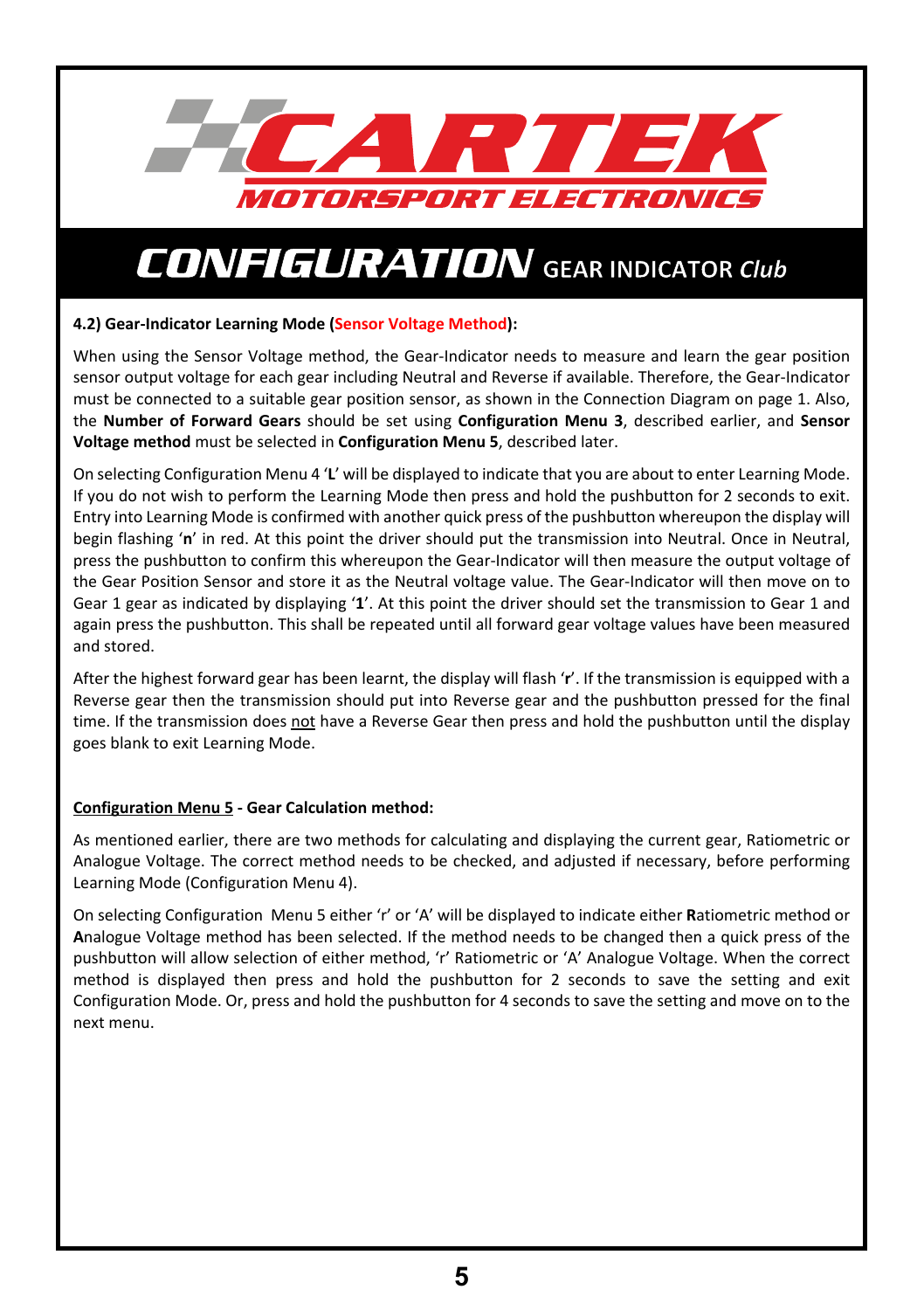

### **SHIFT-LIGHT CONFIGURATION MENUS**

**Configuration Mode** is entered by pressing and holding the pushbutton on the rear of the unit. After 2 seconds the gear display will begin flashing 'G'. To enter the **Shift-Light** configuration menus, continue to hold the pushbutton until the upper Shift-Light LEDs begin to flash and then release it.

To select the required Shift-Light Configuration Menu press and hold the pushbutton again. The display will now cycle through the upper LEDs 1-6 indicating Configuration Menus 1-6. When the required menu is displayed then release the pushbutton.

| Here are the 4 Shift-Light configurations that can be adjusted: |  |
|-----------------------------------------------------------------|--|
|                                                                 |  |

| <b>Configuration Menu</b> | <b>LEDs Displayed</b> | <b>Description</b>                       |
|---------------------------|-----------------------|------------------------------------------|
|                           |                       | <b>LED Brightness Level</b>              |
|                           |                       | <b>LED Shift Light Pattern</b>           |
|                           |                       | <b>Shift Light Pattern Start RPM</b>     |
|                           |                       | <b>Shift Light Pattern End RPM</b>       |
|                           |                       | <b>RPM Signal Input Filtering</b>        |
|                           | b                     | <b>Pulses per Crank Shaft Revolution</b> |

### **Configuration 1 - Shift-Light Brightness:**

Note: This configuration is for the Shift-Light display only. Gear-Indicator digit brightness is described earlier.

There are two adjustable brightness levels, **Day** brightness or **Night** brightness . During normal operation (not in Configuration mode) a simple press of the rear button will switch between Day and Night brightness levels. To adjust the Shift-Light , Day or Night, brightness levels select Shift-Light Configuration Menu 1.

On selecting Menu 1, the four leftmost Shift-Light LEDs will illuminate at the current brightness for Day use. Quick presses of the pushbutton will then display each of the 10 brightness levels available. When the preferred brightness level is displayed then press and hold the pushbutton for 2 seconds to save the setting and exit Configuration Mode. Or, press and hold the pushbutton for 4 seconds to save the setting and move on to adjusting **Night** brightness. Night brightness level will be indicated by the four rightmost Shift-Light LEDs and is adjusted in the same way as Day brightness level. When the preferred brightness level is displayed then press and hold the pushbutton for 2 seconds to save the setting and exit Configuration Mode. Or, press and hold the pushbutton for 4 seconds to save the setting and move on to the next menu.

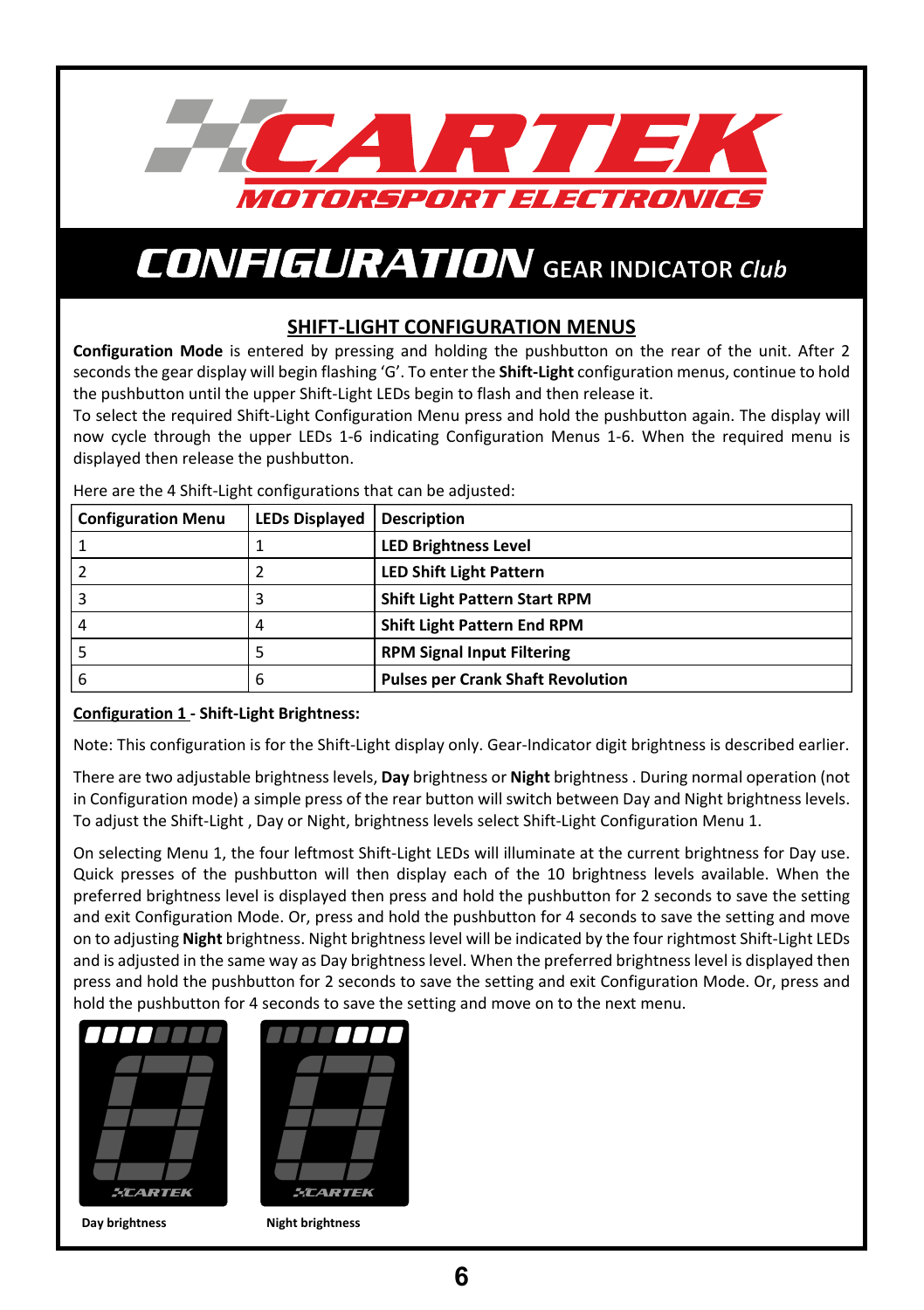

### **Configuration 2 - Shift-Light Pattern:**

On entering Configuration Menu 2, the upper LEDs will demonstrate the current selected Shift-Light pattern. Subsequent quick presses of the pushbutton will cycle through each of the 6 available Shift-Light patterns shown below:



Pattern 4 - Linear



Pattern 6 - Converging

When the preferred pattern is displayed then press and hold the pushbutton for 2 seconds to save the setting and exit Configuration Mode. Or, press and hold the pushbutton for 4 seconds to save the setting and move on to the next menu.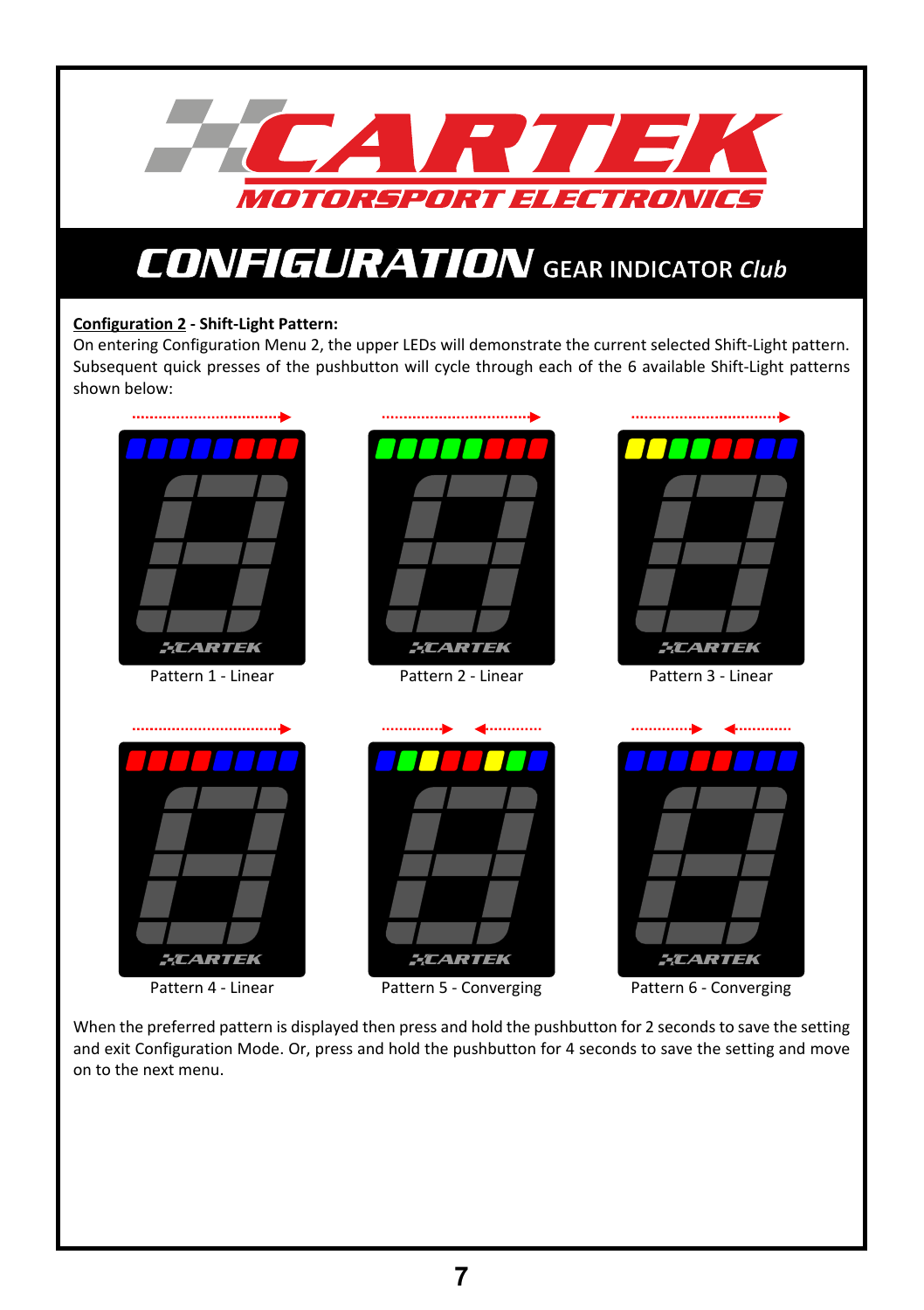

### **Configuration 3 - Shift Light Pattern START RPM:**

There are two methods available for setting the Shift-Light Pattern **START** RPM. This can be done by using the pushbutton to enter an exact required RPM value, or running the engine at half the required engine speed.

### **3.1) Shift Light Pattern START RPM using the pushbutton (Engine must be stationary)**

Firstly, consider the actual engine speed (RPM) that you wish the display to start. This RPM value will be entered as separate numbers, i.e. 10,000, 1,000, 100 and 10. Any RPM value can be entered up to 19,990 RPM in steps of 10 RPM. Perhaps write the required speed onto a piece of paper, e.g. 5,500 RPM = 0 5 5 0.

On entering Configuration Menu 3 when the engine is stationary, the display will show one Red LED followed by 3 Green LEDs on the **left** side of the display. This will be displaying the current 10,000RPM setting. Static, (no flashing) will represent 0x 10,000, 1 flash will represent 1x 10,000, etc. Quick presses of the pushbutton will allow the value to be adjusted, however, only two values are available, 0x 10,000 and 1x 10,000.

Pressing and holding the pushbutton for a minimum of 4 seconds will cause the configuration to move onto the next RPM factor, **1,000RPM**. This value can be adjusted with quick presses of the pushbutton which will result in the value incrementing, e.g. static, (no flashing) will represent 0x 1,000, 9 flashes will represent 9x 1,000 (9,000).

Pressing and holding the pushbutton again for a minimum of 4 seconds will cause the configuration to move onto the next RPM factor, **100RPM**. This value can also be adjusted with quick presses of the pushbutton which will result in the value incrementing.

Pressing and holding the pushbutton again for a minimum of 4 seconds will cause the configuration to move onto the last RPM factor, **10RPM**. This value can also be adjusted with quick presses of the pushbutton which will result in the value incrementing.

If only the Start RPM value is to be adjusted then press and hold the pushbutton for 2 seconds to save the Start RPM value and exit Configuration Mode. Or, press and hold the pushbutton for 4 seconds to save the Start RPM value and move on to Configuration Menu 4 to set the End RPM value.



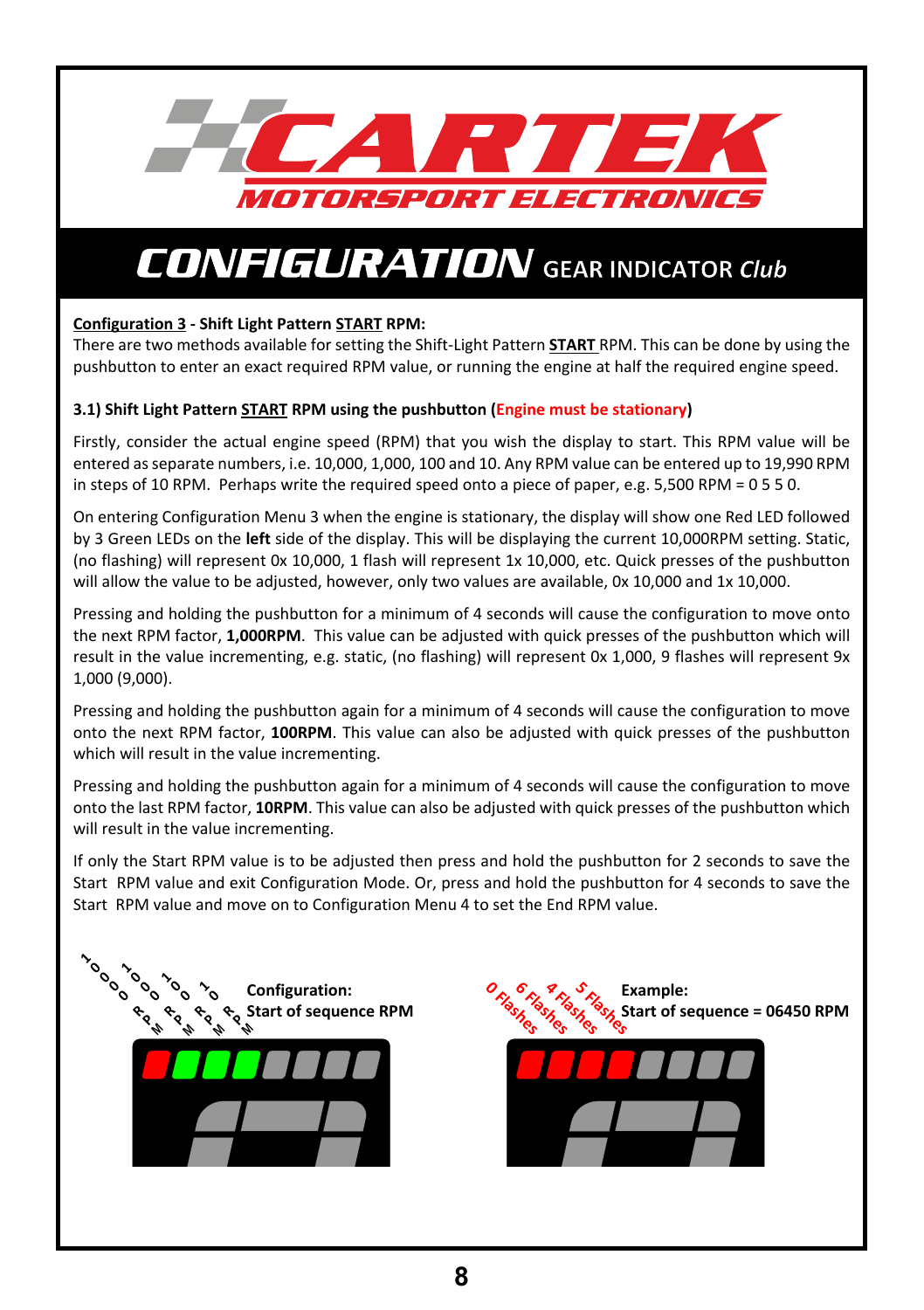![](_page_9_Picture_0.jpeg)

### **3.2) Shift-Light Pattern START RPM using tachometer (Engine must be running)**

This method of setting the display sequence **START** RPM will require the engine to be run at half the preferred speed. This means the engine does not need to be driven at high RPM but make sure the engine is up to normal running temperature before commencing this procedure.

To indicate that the Shift-Light is waiting to measure the engine speed for the pattern **START** RPM, the four LEDs on the **left** side will flash Green. At this point the driver needs to hold the engine speed at **half** the required RPM. When the driver is satisfied that the engine is running at half of the required speed, the pushbutton should then be pressed. The Shift Light will then measure the engine speed, double it, and store it in memory as the Shift-Light Pattern **START** RPM value. This will be acknowledged by the four LEDs changing to Red.

If only the **START** RPM value is to be adjusted then press and hold the pushbutton for 2 seconds to save the **START** RPM value and exit Configuration Mode. Or, press and hold the pushbutton for 4 seconds to save the **START** RPM value and move on to Configuration Menu (4) to set the Upper RPM value.

Note: If the Shift Light fails to enter **Shift-Light Pattern START RPM using tachometer** menu but enters **Shift Light Pattern START RPM using the pushbutton** instead, then this would indicate that it is not receiving a suitable RPM signal on the Blue wire.

### **Configuration 4 - Shift Light Pattern END RPM:**

As with Configuration Menu 3, the same two methods are available for setting the Shift Light Pattern **END** RPM: Entering the specific engine speed value using the rear pushbutton, or running the engine at half the required engine speed.

### **4.1) Shift Light Pattern END RPM using the pushbutton (Engine must be stationary)**

This procedure is identical to Configuration Menu 3.1 but the LEDs are now displayed on the **right** side of the Shift Light. Follow the same instructions as Configuration Menu 3.1 to check or adjust the **END** RPM value.

![](_page_9_Picture_11.jpeg)

### **4.2) Shift Light Pattern END RPM using tachometer (Engine must be running)**

This procedure is identical to Configuration Menu 3.2 but the LEDs are now displayed on the **right** side of the Shift Light. Follow the same instructions as Configuration Menu 3.2 to set the **END** RPM value by running the engine at half the preferred speed.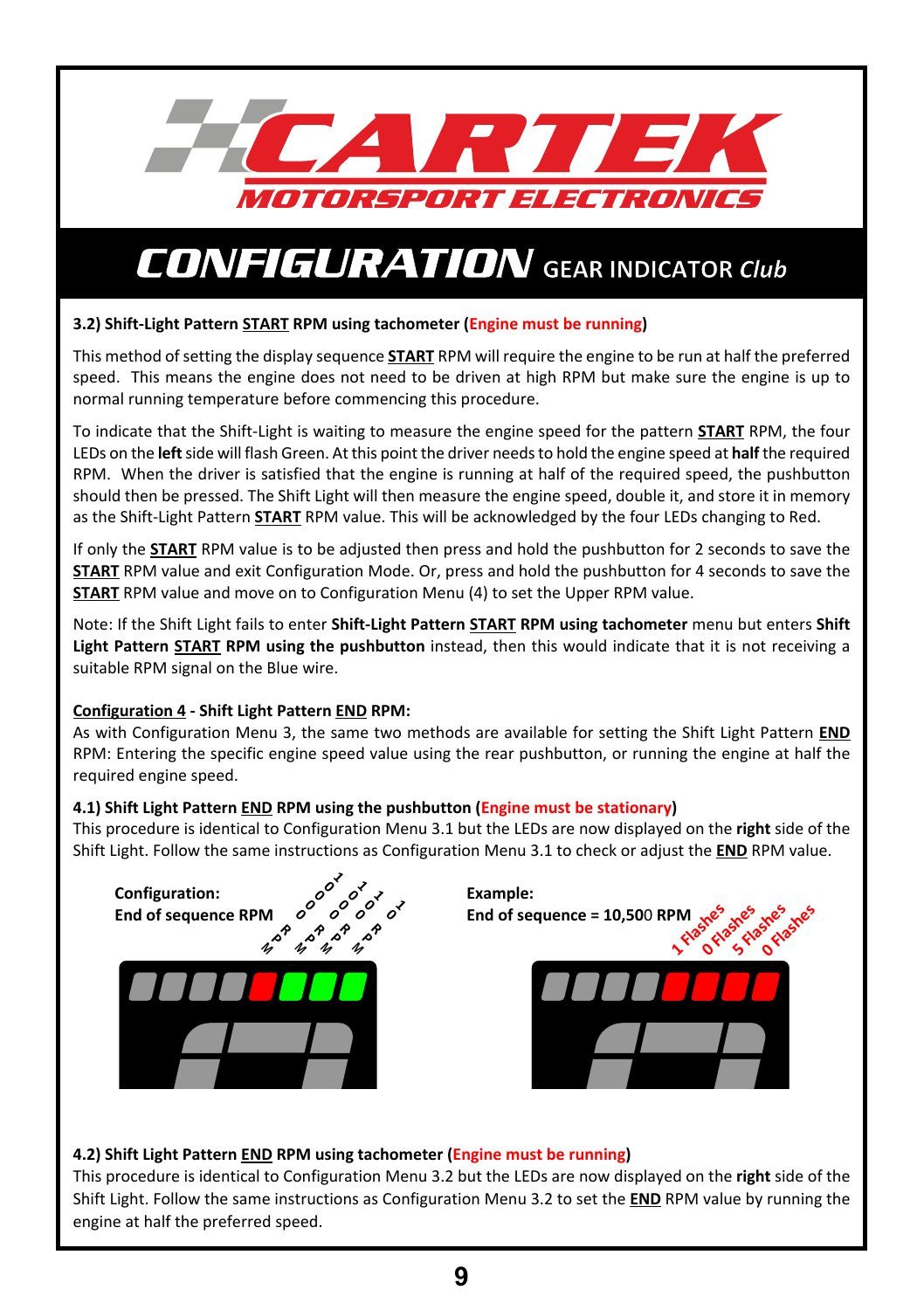![](_page_10_Picture_0.jpeg)

#### **Configuration Menu 5 - RPM Signal Input Filtering :**

There is a choice of two filters for the input RPM signal:

Filter 1 is suited to clean, electronic / ECU RPM signals and suits modern, high revving engines.

**Filter 2** is suited to RPM signals taken from the negative side of the ignition coil which can be electrically noisy and is especially suited to older, lower revving engines and historic cars with contact breaker style ignition systems.

On entering Configuration Menu 5, the LEDs will display the current selected filter by illuminating Blue LEDs, i.e. 1 Blue LED = Filter 1, 2 Blue LEDs = Filter 2.

Subsequent quick presses of the pushbutton will switch between the two filter choices.

Once the filter has been chosen then press and hold the pushbutton for 2 seconds to save the setting and exit Configuration Mode. Or, press and hold the pushbutton for 4 seconds to save the setting and move on to the next menu.

#### **Configuration Menu 6 - Pulses per Rev :**

On entering Configuration Menu 6, the LEDs will display the current number of Pulses per Rev (sparks per crankshaft revolution) by illuminating Yellow LEDs, e.g. 2 (non-flashing) Yellow LEDs = 2 Pulses per Rev. Half a pulse is shown by a flashing yellow LED, e.g. 1 (flashing) Yellow LED = 1/2 Pulse per Rev (2 Revs per Pulse) This value can be set from 0.5 to 8, so most engine configurations are catered for, e.g. a typical 4 cylinder, 4-stroke engine creates 2 pulses per crankshaft revolution. 2 Pulses per Rev is the default value, and many ECUs also use this ratio irrespective of the number of cylinders.

Subsequent quick presses of the pushbutton will increment the Pulses per Rev value.

Once the Pulses per Rev value has been set then press and hold the pushbutton for 2 seconds to save the setting and exit Configuration Mode. Or, press and hold the pushbutton for 4 seconds to save the setting and move on to the next menu.

#### **MOUNTING**

The Gear Indicator unit should be mounted securely on the dashboard where the display can be clearly seen by the driver. Mounting can be by two M3 screws from the underside or two M3 screws from the rear of the unit.

Note: If mounting using screws from the underside then the maximum thread depth is just 8mm.

See drawing on next page.